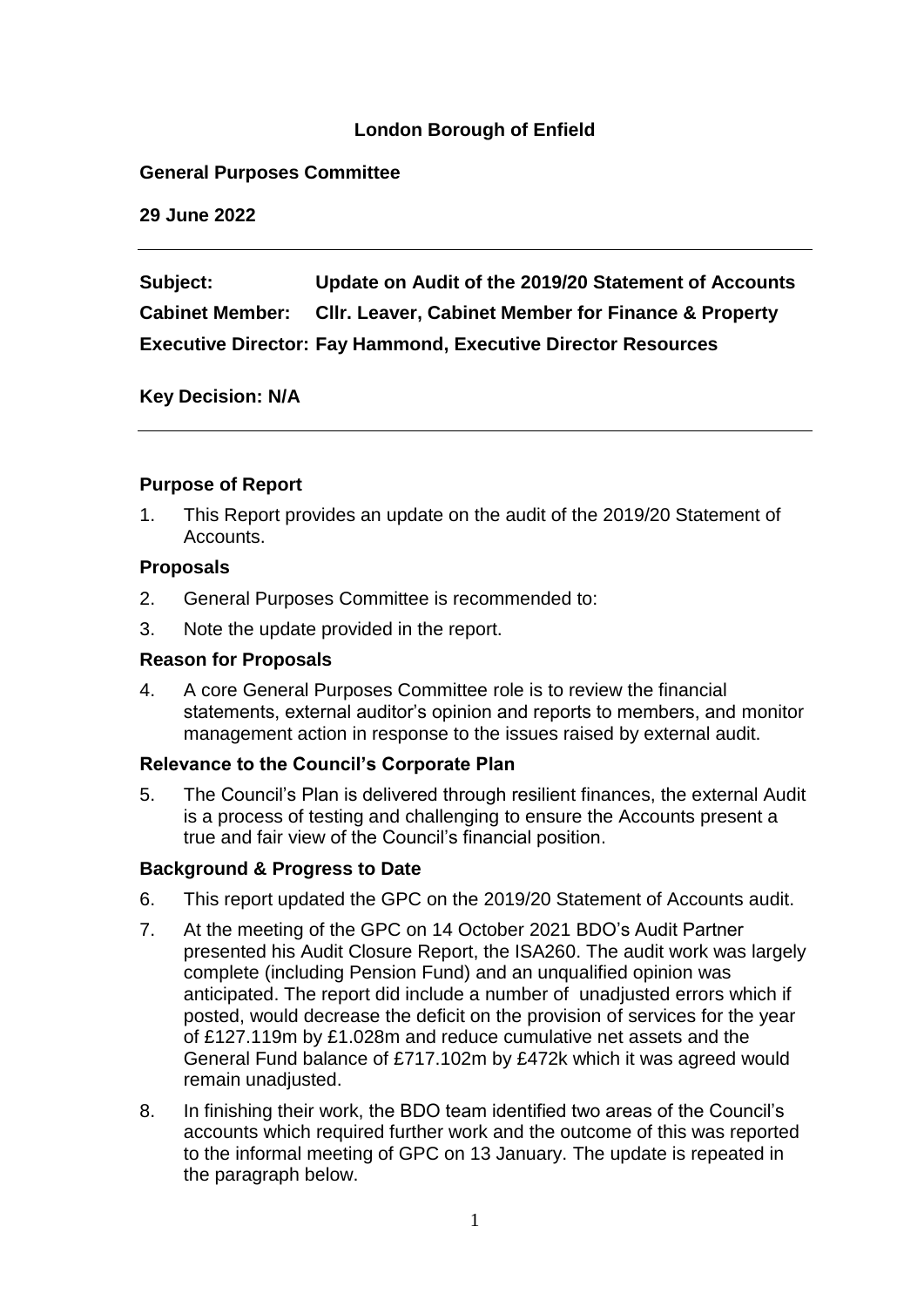- 9. In addition to those already reported in the ISA260 report, there will be the following unadjusted errors in the 2019/20 accounts in respect of:
	- treatment of the IWE Pension Liability. Enfield has included this in the Council's single entity accounts and Group on consolidation and has received external technical advice that this treatment is appropriate. BDO maintain that the liability should be in the Company's accounts and not the single entity. There is a difference of opinion and at this late stage of the audit the final BDO Closure of Audit Report will present this as an unadjusted error of £9.4m.
	- Council Dwellings valuation. In the final senior audit review of Council Dwellings in December, BDO have challenged evidence provided by Strutt and Parker to support the valuation of 9 beacons from a sample of 134. Again, given the lateness of this work and the impact that this would have on the 2019/20 accounts and Fixed Asset Register, as well as the opening balances for 2020/21, this will be reported as an unadjusted error.
- 10. The January 2022 report also updated as follows on the remaining work. *The Audit Manager has practically completed her review of the accounts. The Audit Partner review is in progress. The BDO peer review or Engagement Quality Control Review (EQCR) will take place once the partner review is complete and all review points are cleared. BDO are to confirm when this will be complete, however, it is anticipated this will be for March GPC. There are no outstanding actions for the Council at this time.*
- 11. At the GPC on 3 March 2022, it was reported that the Audit Manager had now completed her review of the accounts and the Audit Partner had been undertaking his review. As part of his review the partner identified three areas which gave rise to further work for the Enfield Finance Team; these were in respect of valuations of Other Land and Buildings, Investment Properties and Infrastructure.
- 12. Other Land and Buildings It was reported that Enfield, as is normal practice, does not value all of its assets every year, they are all valued as part a rolling five year programme. BDO had revisited their valuations work in this area. The indexation of the non-valued assets had been challenged, the indices used by Gerald Eve giving a different outcome to that applied by the Council's valuers. There was a difference of £1.143m and whilst this is a difference in professional judgment it is effectively a further unadjusted error of £1.143m.
- 13. BDO had also revisited their valuations work on Investment Properties but only identified very minor differences and there is no impact.
- 14. The peer review or Engagement Quality Control Review (EQCR) cannot be completed until the partner review is complete and all review points are cleared.
- 15. The 3 March 2022 GPC was also informed that a national sector wide issue had arisen on Infrastructure. It had been identified that authorities were not writing out costs and depreciation on these assets when they were decommissioned or replaced. The net values are robust but the gross values are arguably overstated. BDO and the other audit firms met with the National Audit Office at their Local Auditors Advisory Group LAAG meeting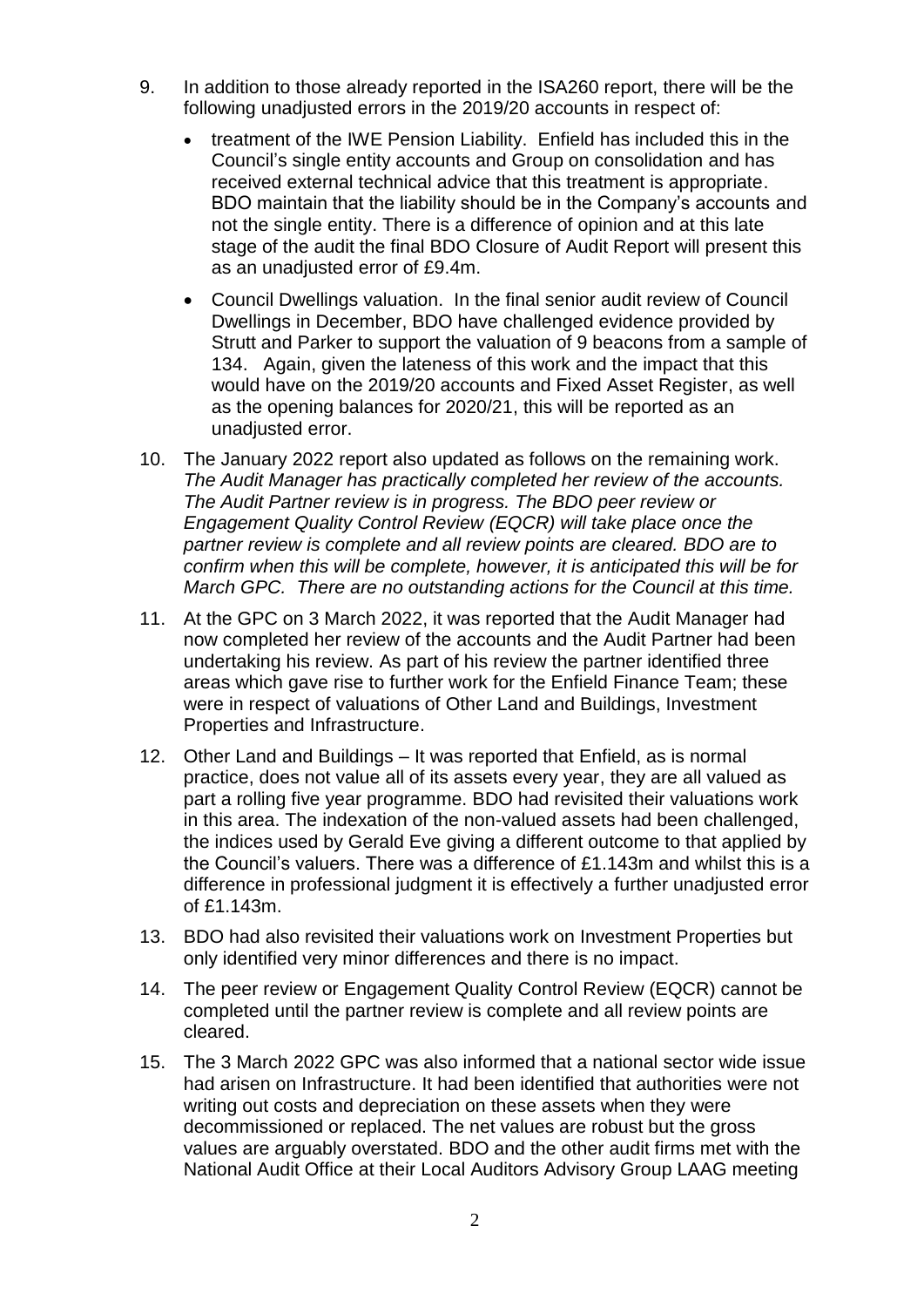on 8 February. There was agreement to raise the issue with DLUHC, Department for Levelling Up Housing & Communities and that a prompt nationally consistent solution was required. There was a further Local Government Technical Network LGTN meeting of the firms on 24 February to discuss the matter.

- 16. Since the 3 March GPC report the Audit Partner has completed his review and has raised review points with the Audit Manager and audit team. Whilst most of the review points have been cleared there are still some outstanding which must be cleared before the audit can be signed off.
- 17. In addition, the audit sampling methodology used for open audits has recently changed. As a result, additional cut off transaction testing was requested by the auditors. These have been completed by the LBE Finance Team and reviewed by the audit team. One error was identified for a legal cost which had not been accrued. The value of the error fell within the overall materiality limit and therefore will be reported as an unadjusted error.
- 18. The EQCR has commenced their work and the Property, Plant and Equipment (PPE) review has been completed. Two review points have been raised relating to PPE valuations, housing asset beacon valuations and a block of land as part of the Meridian Water development. The Audit Partner needs to review the points raised and discuss them with the audit team before the details can be passed to the LBE Finance Team. A timescale for this work could not be provided by BDO at the time of writing this report due to audit staff resource pressures.
- 19. The remaining EQCR work is due to commence on 20 June. This was delayed due to BDO reallocating LBE audit time to other BDO work priorities.
- 20. At the time of writing this report there are no outstanding tasks to be completed by the LBE Finance Team, although we have been advised that additional information may be required as a result of any EQCR PPE review points raised which could delay the sign-off of the accounts further.
- 21. Concerns have been raised by LBE staff with the Audit Partner regarding the ongoing delays in finalising the 2019/20 review points and the reallocation of the audit staff and EQCR to other BDO priority work. The Audit Partner could not provide a timeline for the EQCR review points to be considered.
- 22. The Council has been advised (on 31/5/22) that the Audit Manager leading the 2020/21 audit will also be supporting the 2019/20 accounts being finalised, however timescales for this have not been provided.
- 23. There is a risk that the delays in finalising the 2019/20 audit work could have an impact on the 2020/21 Annual Accounts audit, the second phase which is due to start on 11 July.
- 24. Finally, the sector wide issue relating to the accounting for infrastructure assets has progressed. There is currently a CIPFA LASAAC consultation on proposals to deal with the issues in the short and longer term, upon which Councils are asked to comment. The deadline for the consultation responses is 14 June and the outcome of the consultation is expected to be the end of June 2022. The 2019/20 accounts cannot be signed off until the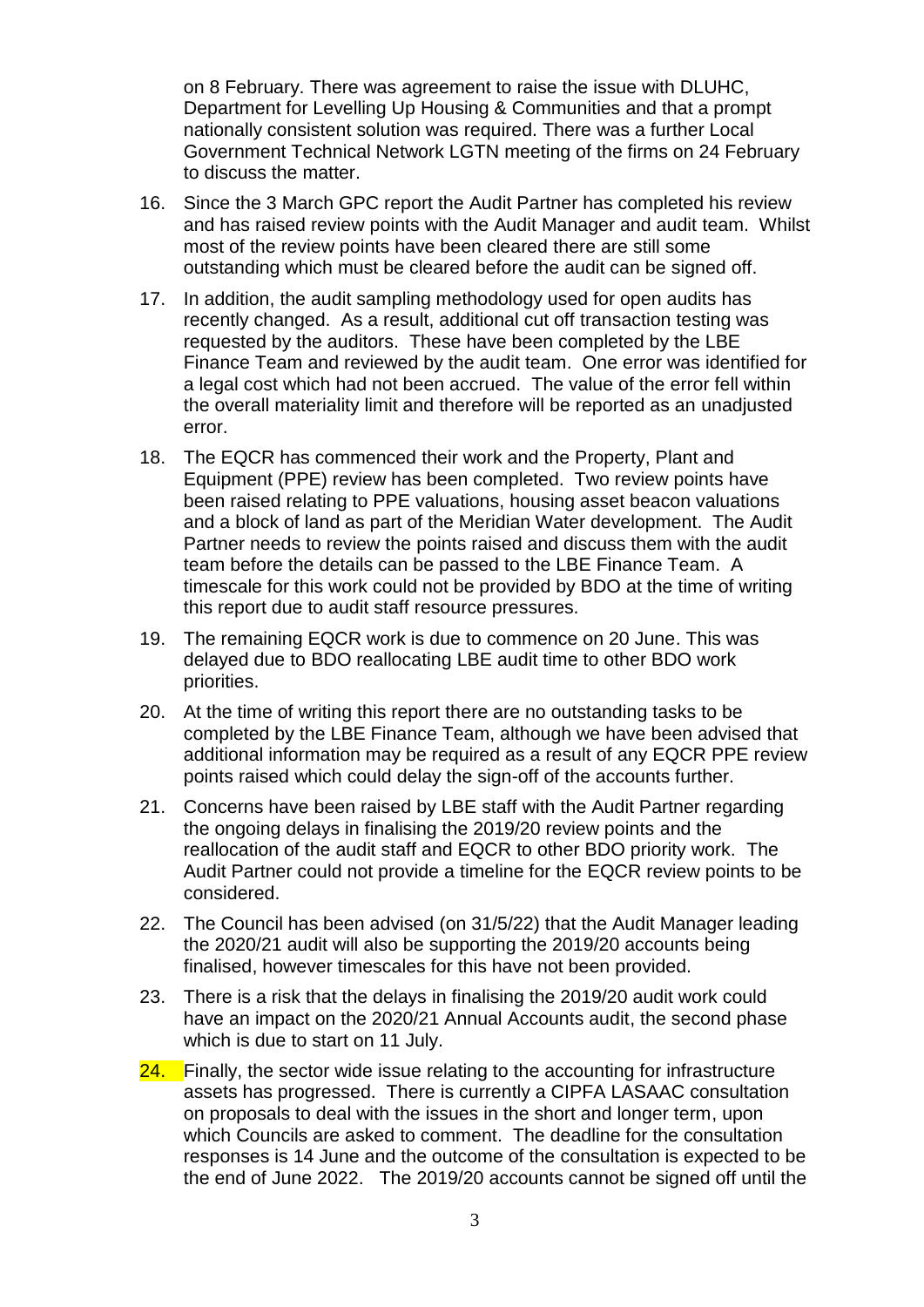outcome of the consultation has been published and recommended actions have been considered.

25. As a result of the infrastructure assets consultation the 2019/20 accounts will not be signed off before the end of June 2022.

### **Resources**

26. Undertaking work on multiple Statement of Accounts puts considerable pressure on the Finance Team and the intention is to retain the interim Chief Accountant and Deputy Chief Accountant across this period. There is already a permanent Deputy in the team and the permanent Chief Accountant joined the Council on 24 January. The Council has also strengthened its director level resource with both the Finance Director Corporate and Finance Director Capital & Commercial who joined on 21 February.

#### Next Steps

- 27. In summary, the next steps are:
	- BDO to identify resources to complete the final audit reviews on 2019/20. Should anything arise from these reviews the Council will be ready to respond/provide samples etc.
	- the outcome of the national infrastructure consultation to be published and outcome to be agreed and then applied.
- 28. BDO have continued to keep the Council updated via regular weekly briefings. Following the update latest resourcing challenges, the Council has contacted the PSAA to ensure that everything is being done in the Council's powers to expedite the 2019/20 audit coming to a close and concerns around capacity for 2020/21 and 2021/22. The PSAA set out the following:
	- The Council is locked into the contract statutorily, having opted in. In practical terms there are no firms within the contract in a position to take on the contract
	- The PSAA went on at length about limitations within the sector, high proportion of staff leaving the sector
- 29. The next actions that will be taken are: the PSAA will can lead discussions with BDO re 19/20 in particular; the Council to formally complain to BDO and consideration will be given to any fee charged above scale fee (this process only happens after audit has been completed). The audit contract cannot hold the firms to any set date because it compromises ability to draw independent conclusions.

# 30. **Safeguarding Implications**

31. There are no Safeguarding implications arising from this report.

#### 32. **Public Health Implications**

33. There are no Public Health implications arising from this report.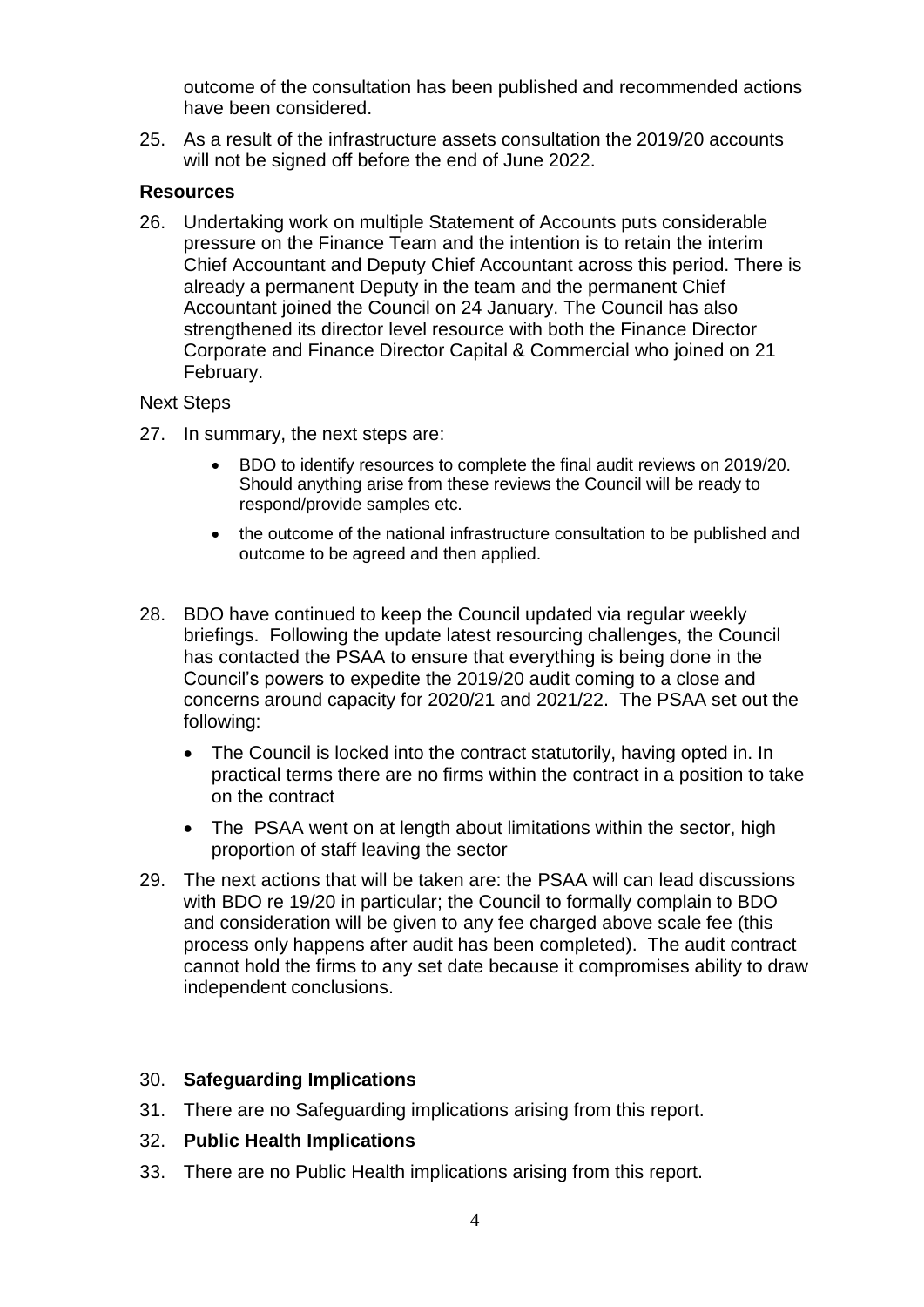# 34. **Equalities Impact of the Proposal**

- 35. There is no Equality impact arising from this report.
- 36. **Environmental and Climate Change Considerations**
- 37. There are no Environmental and Climate Change implications arsing form this report.
- 38. **Risks that may arise if the proposed decision and related work is not taken**
- 39. The report is for noting, there is no decision required.
- 40. **Risks that may arise if the proposed decision is taken and actions that will be taken to manage these risks**
- 41. The report is for noting, there is no decision required.

# 42. **Financial Implications**

43. There are no direct financial implications beyond that an unqualified set of Accounts demonstrates that the Council is a 'going concern' and that any audit changes may materially affect the underlying net worth of the entity.

### 44. **Legal Implications**

45. The responsibilities for the framework within which local authority audits are conducted is the Local Audit and Accountability Act 2014. The Code of Audit Practice sets out what local auditors of relevant local public bodies are required to do to fulfil their statutory responsibilities under the 2014 Act. Schedule 6 of the Act requires that the Code be reviewed, and revisions considered at least every five years. A Code of Audit Practice came into force on 1 April 2020, after being approved by Parliament. The new Code applies to audits of local bodies' 2020-21 financial statements onwards: The detailed statutory Auditor Guidance Notes (AGNs) that will support the new Code are being drafted.

# 46. **Workforce Implications**

47. There are no Workforce Implications arising from this report.

# 48. **Property Implications**

- 49. There are no Property Implications arising from this report.
- 50. **Other Implications**
- 51. None.
- 52. **Options Considered**
- 53. The report is providing an update and alternative options are not required.

#### 54. **Conclusions**

- 55. The work on the 2019/20 Annual Accounts audit by the Enfield Finance Team is concluded, the BDO Audit Partner has completed their review work although some audit review points need to be cleared by the Audit Manager.
- 56. The EQCR work has started but has not completed. To date the EQCR has raised two PPE review points however, the details of the issues have not